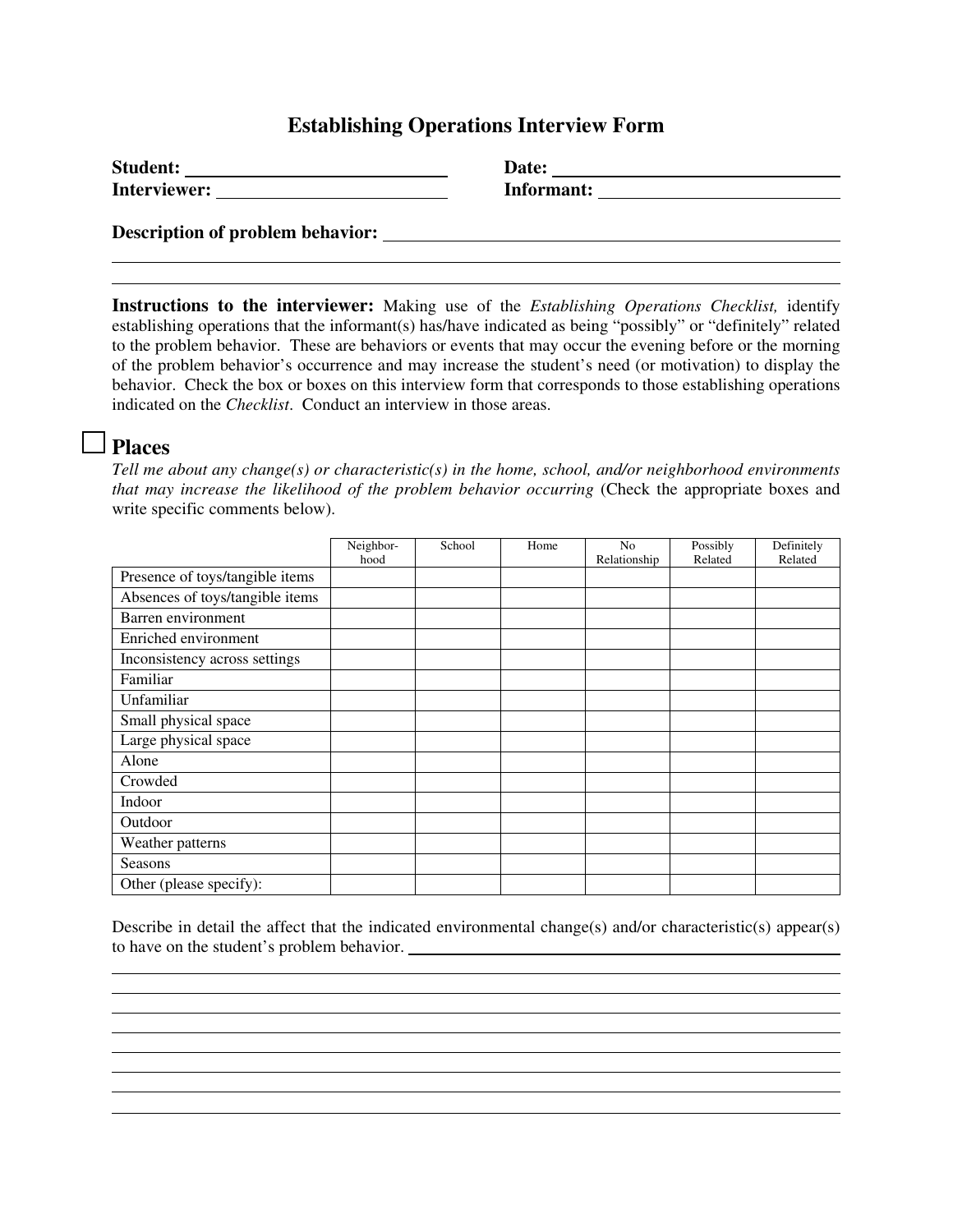## **People**

*Tell me about any specific people, types of interactions, or behaviors/characteristics of others that may*  increase the likelihood of the problem behavior occurring (Check the appropriate boxes and write specific comments below).

|                                                                     | No           | Possibly | Definitely |
|---------------------------------------------------------------------|--------------|----------|------------|
|                                                                     | Relationship | Related  | Related    |
| Specific staff member(s) present                                    |              |          |            |
| Specific staff member(s) absent                                     |              |          |            |
| Specific caregiver(s) present                                       |              |          |            |
| Specific caregiver(s) absent                                        |              |          |            |
| Specific peer(s) present                                            |              |          |            |
| Specific peer(s) absent                                             |              |          |            |
| Ratio of staff to students                                          |              |          |            |
| Specific discipline employed                                        |              |          |            |
| Visitors arrived/failed to arrive                                   |              |          |            |
| Type of verbal interactions (tone/pitch of voice, demanding, quiet) |              |          |            |
| Teased by peer(s)                                                   |              |          |            |
| Physical fight with peer(s)                                         |              |          |            |
| Verbal argument with peer(s)                                        |              |          |            |
| Punished by teacher                                                 |              |          |            |
| Punished by parent                                                  |              |          |            |
| Proximity (proximal/not proximal) of others                         |              |          |            |
| Behavior of others (e.g., inappropriate/appropriate)                |              |          |            |
| Training of staff                                                   |              |          |            |
| Level of assistance provided                                        |              |          |            |
| Control/choice of interaction                                       |              |          |            |
| Gender                                                              |              |          |            |
| Age                                                                 |              |          |            |
| High expectations of student                                        |              |          |            |
| Low expectations of student                                         |              |          |            |
| Unfamiliar people present (e.g., substitute teacher, aide)          |              |          |            |
| Familiar people present                                             |              |          |            |
| Other (please specify):                                             |              |          |            |

Describe in detail the affect that people appear to have on the student's problem behavior.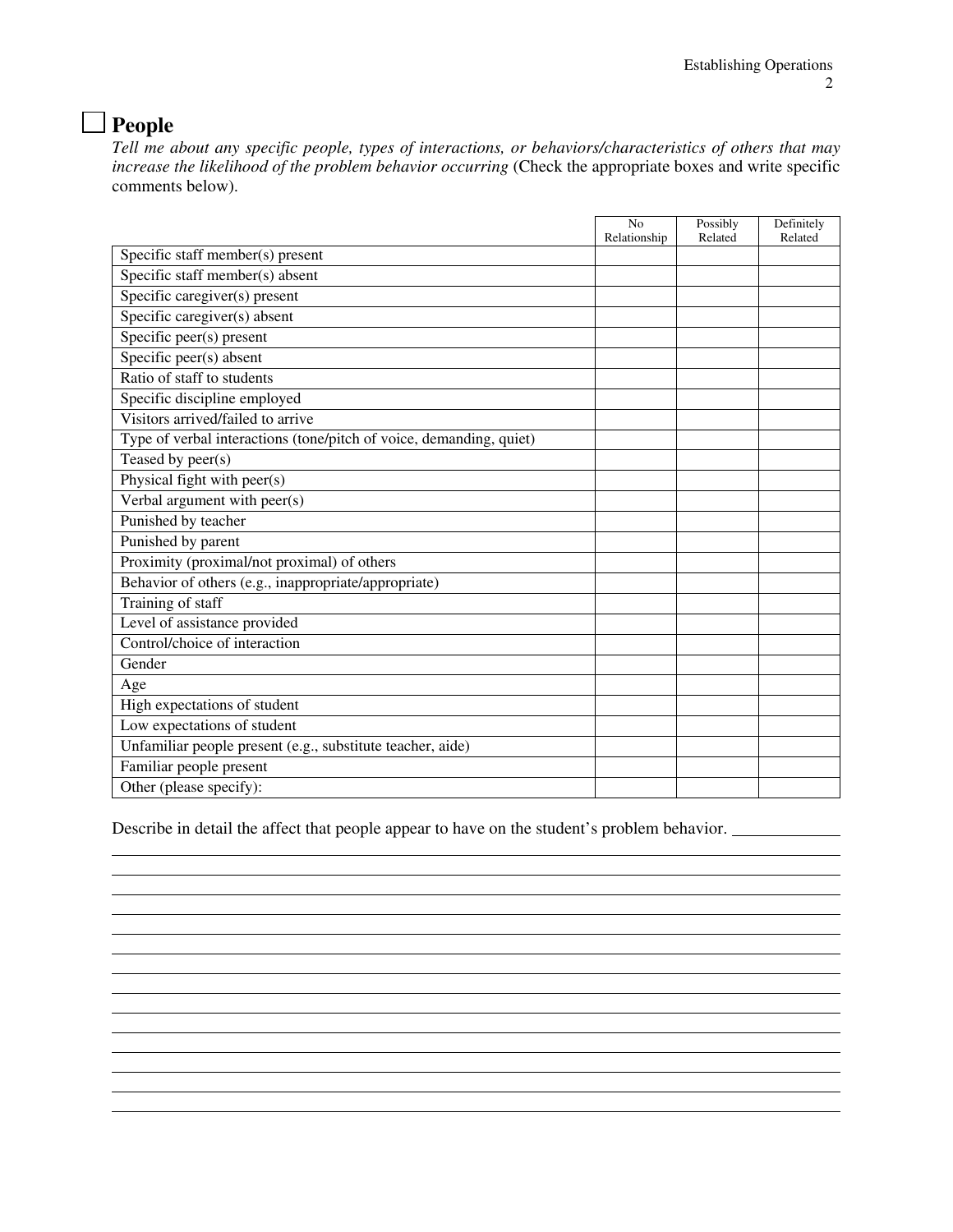# **Tasks**

 $\overline{a}$ 

*Tell me about any tasks, activities, or instruction styles that may increase the likelihood of the problem behavior occurring* (Check the appropriate boxes and write specific comments below).

|                                          | N <sub>o</sub><br>Relationship | Possibly<br>Related | Definitely<br>Related |
|------------------------------------------|--------------------------------|---------------------|-----------------------|
| Self-help                                |                                |                     |                       |
| Academic                                 |                                |                     |                       |
| Non-academic                             |                                |                     |                       |
| Individual                               |                                |                     |                       |
| Small group                              |                                |                     |                       |
| Large group                              |                                |                     |                       |
| Independent/Unstructured                 |                                |                     |                       |
| Cooperative                              |                                |                     |                       |
| <b>Direct Instruction/Structured</b>     |                                |                     |                       |
| Required motor response                  |                                |                     |                       |
| Required verbal response                 |                                |                     |                       |
| Materials (none, shared, individual)     |                                |                     |                       |
| Active/Opportunity to participate        |                                |                     |                       |
| Passive/Lacks opportunity to participate |                                |                     |                       |
| Preferred                                |                                |                     |                       |
| Non-preferred/distressing                |                                |                     |                       |
| Difficulty/Demanding                     |                                |                     |                       |
| Easy/Non demanding                       |                                |                     |                       |
| Novel                                    |                                |                     |                       |
| Familiar/Routine                         |                                |                     |                       |
| Long                                     |                                |                     |                       |
| Short                                    |                                |                     |                       |
| Predictability (what, when, with whom)   |                                |                     |                       |
| Number of required responses             |                                |                     |                       |
| Fast paced presentations                 |                                |                     |                       |
| Slow paced presentations                 |                                |                     |                       |
| Control/choice present                   |                                |                     |                       |
| Attractive competing tasks available     |                                |                     |                       |
| Other (please specify):                  |                                |                     |                       |

Describe in detail any tasks, activities, or instruction styles that may have an affect on the student's problem behavior.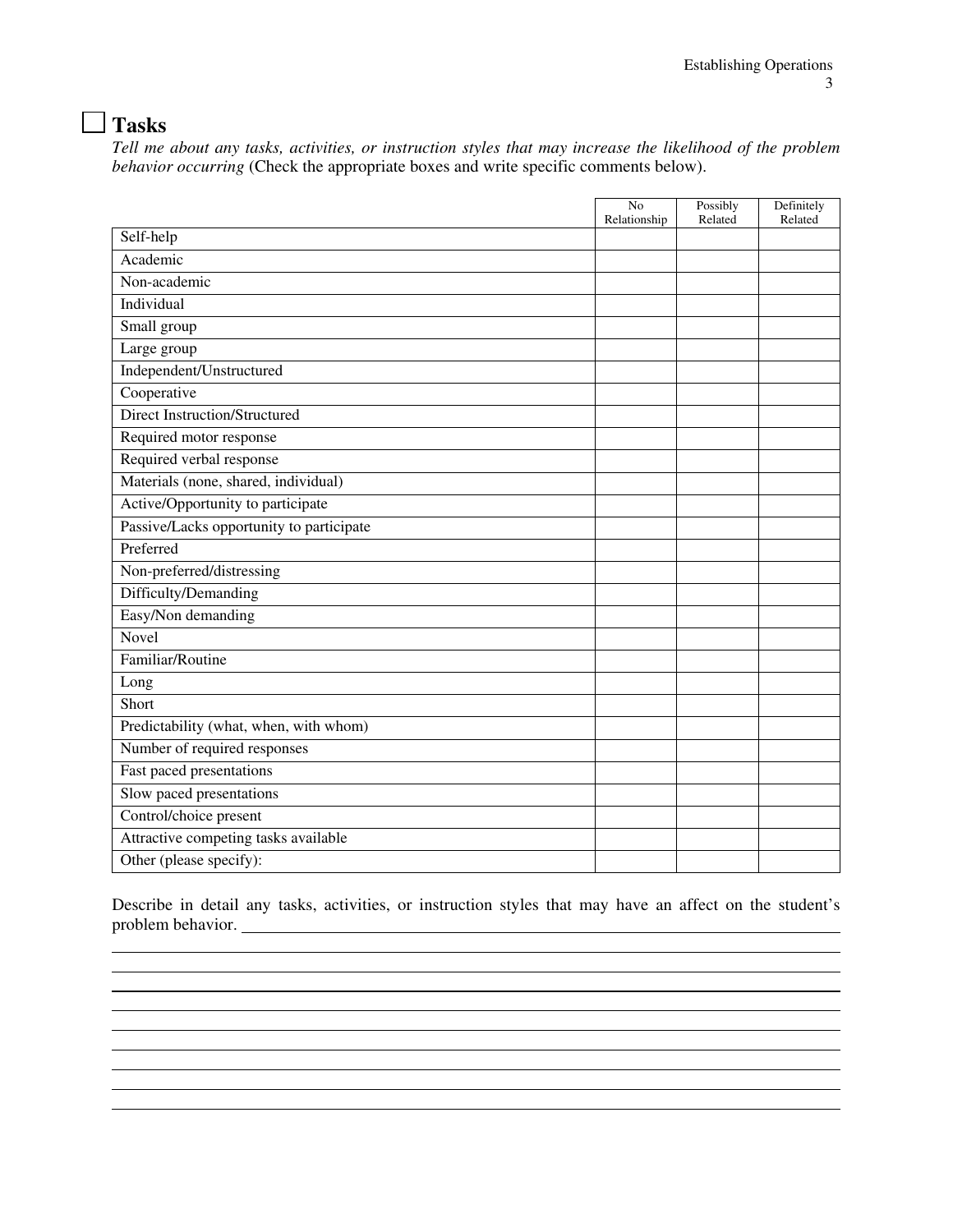### **Scheduling/Routines**

*Tell me about any schedule or daily routine characteristics, including eating and sleeping patterns that may increase the likelihood of the problem behavior occurring* (Check the appropriate boxes and write specific comments below and write specific comments below).

|                                                                  | No           | Possibly | Definitely |
|------------------------------------------------------------------|--------------|----------|------------|
|                                                                  | Relationship | Related  | Related    |
| Changes in transportation routes                                 |              |          |            |
| Changes in times of transportation                               |              |          |            |
| Changes in exercise routines (sports involvement, PE class)      |              |          |            |
| Changes in diet                                                  |              |          |            |
| Changes in eating routine (regular meal times missed or changed) |              |          |            |
| Not given preferred food types                                   |              |          |            |
| Went to bed early or arose late (too much sleep)                 |              |          |            |
| Went to bed late or arose early (too little sleep)               |              |          |            |
| Missed a nap                                                     |              |          |            |
| Required to take a nap                                           |              |          |            |
| Amount of free/play time                                         |              |          |            |
| Typical activities missed                                        |              |          |            |
| Unscheduled events occurred                                      |              |          |            |
| Schedule disruptions                                             |              |          |            |
| Sequence of social activities altered                            |              |          |            |
| Time of day:                                                     |              |          |            |
| Before school                                                    |              |          |            |
| Morning                                                          |              |          |            |
| After recess                                                     |              |          |            |
| Lunch                                                            |              |          |            |
| Afternoon                                                        |              |          |            |
| After school                                                     |              |          |            |
| Other (please specify):                                          |              |          |            |

Describe in detail any scheduling and/or routine variations that may have an affect on the student's problem behavior.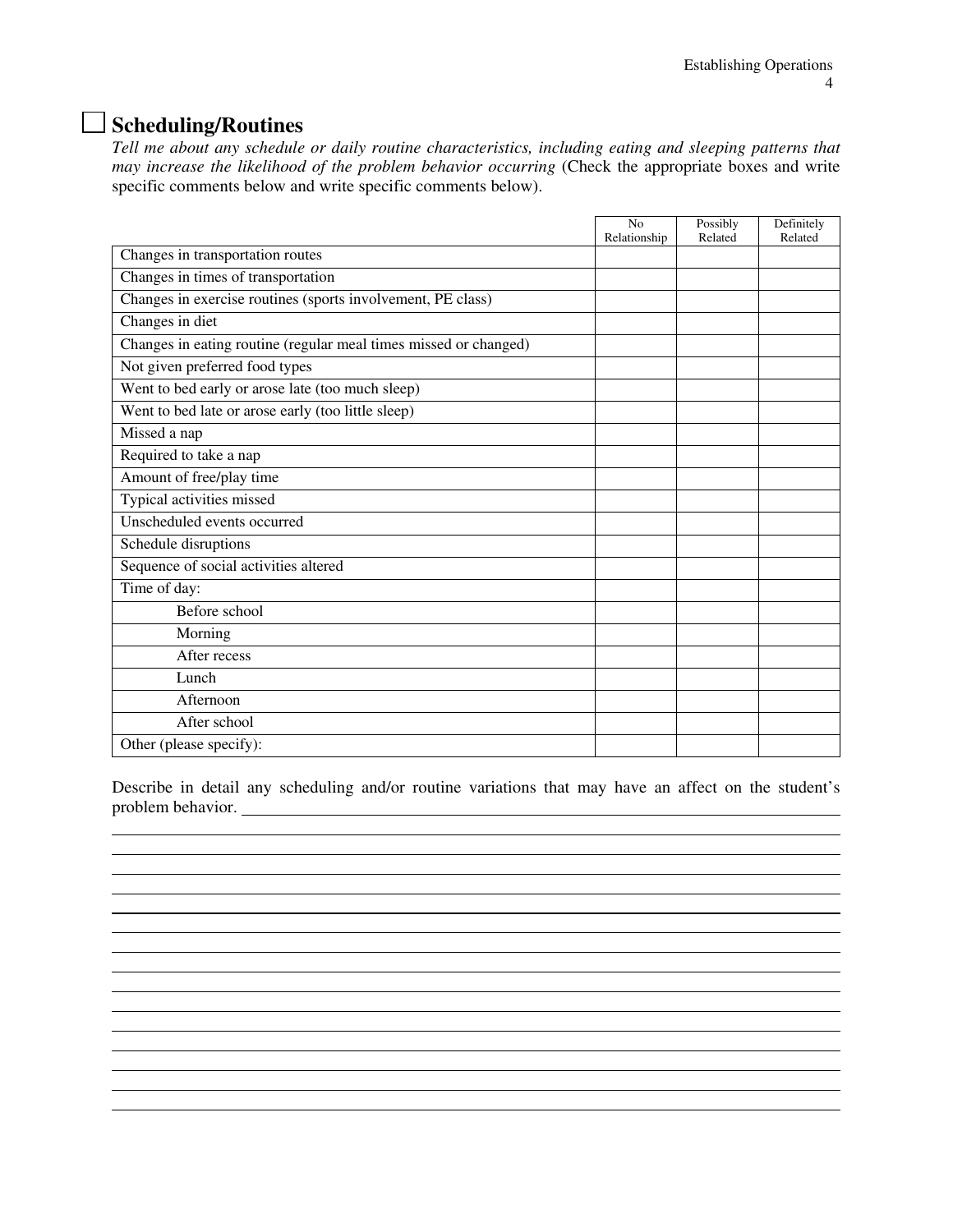# **Physical**

*Tell me about any physical, medical, or biological conditions/factors that may increase the likelihood of the problem behavior occurring* (Check the appropriate boxes and write specific comments below).

|                                                     | No<br>Relationship | Possibly<br>Related | Definitely<br>Related |
|-----------------------------------------------------|--------------------|---------------------|-----------------------|
| Activity level increased                            |                    |                     |                       |
| Activity level decreased                            |                    |                     |                       |
| Diet restrictions implemented                       |                    |                     |                       |
| Eats too much                                       |                    |                     |                       |
| Eats to little (hungry)                             |                    |                     |                       |
| Malnourished                                        |                    |                     |                       |
| Thirsty                                             |                    |                     |                       |
| Prescription medication taken (Specify:             |                    |                     |                       |
| Nonprescription medication taken (Specify:          |                    |                     |                       |
| Medication missed                                   |                    |                     |                       |
| Medication changed                                  |                    |                     |                       |
| Takes medication not usually taken                  |                    |                     |                       |
| Medication dosage incorrect                         |                    |                     |                       |
| Side effects of medication                          |                    |                     |                       |
| Ear Infection (either middle or outer)              |                    |                     |                       |
| <b>Urinary Tract Infection</b>                      |                    |                     |                       |
| Allergies                                           |                    |                     |                       |
| Diabetic                                            |                    |                     |                       |
| Sinus Infection                                     |                    |                     |                       |
| Asthma                                              |                    |                     |                       |
| Rashes                                              |                    |                     |                       |
| <b>Dental Problems</b>                              |                    |                     |                       |
| Headaches/Migraines                                 |                    |                     |                       |
| Constipation                                        |                    |                     |                       |
| Seizures                                            |                    |                     |                       |
| Injury                                              |                    |                     |                       |
| Menstrual/Premenstrual difficulties                 |                    |                     |                       |
| Unusual sensory stimulation                         |                    |                     |                       |
| Auditory (e.g., Noise level, Ambient noise present) |                    |                     |                       |
| Visual (e.g., Lighting, Decorations in room)        |                    |                     |                       |
| Tactile (e.g., Clothing comfort, crowded)           |                    |                     |                       |
| Olfactory (e.g., Odors)                             |                    |                     |                       |
| Kinesthetic (e.g., Aversive motor response)         |                    |                     |                       |
| Other (please specify):                             |                    |                     |                       |

Describe in detail any physiological factors that may have an affect on the student's problem behavior.

and the control of the control of the control of the control of the control of the control of the control of the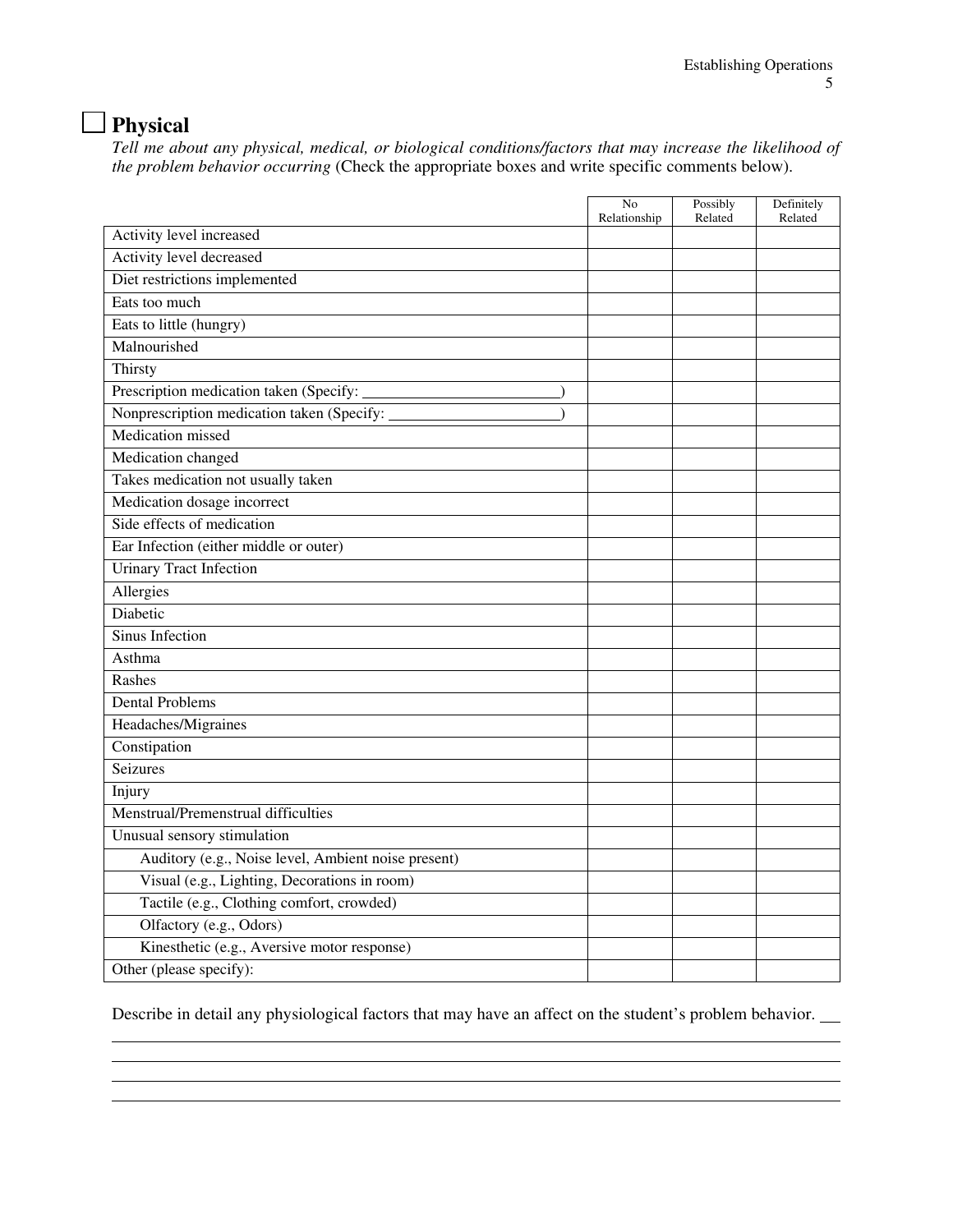# **Emotional**

 $\overline{a}$ 

*Tell me about any emotional or psychological factors/states that may increase the likelihood of the problem behavior occurring* (Check the appropriate boxes and write specific comments below).

|                                                               | N <sub>o</sub> | Possibly | Definitely |
|---------------------------------------------------------------|----------------|----------|------------|
|                                                               | Relationship   | Related  | Related    |
| Informed of something disappointing                           |                |          |            |
| Excited                                                       |                |          |            |
| Agitated/angry                                                |                |          |            |
| In a bad mood                                                 |                |          |            |
| Complained of feeling ill                                     |                |          |            |
| Calm                                                          |                |          |            |
| Frustrated                                                    |                |          |            |
| Excessively tired                                             |                |          |            |
| Excessively lethargic                                         |                |          |            |
| <b>Experienced failure</b>                                    |                |          |            |
| <b>Experienced</b> success                                    |                |          |            |
| Atypical reaction to discipline/reprimand                     |                |          |            |
| Learned about a visit/vacation that will or will not occur    |                |          |            |
| Crisis event (e.g., death of loved one, illness of loved one) |                |          |            |
| Special occasion (e.g., birthday, holiday, etc.)              |                |          |            |
| Other (please specify):                                       |                |          |            |

Describe in detail any psychological factors that may have an affect on the student's problem behavior.